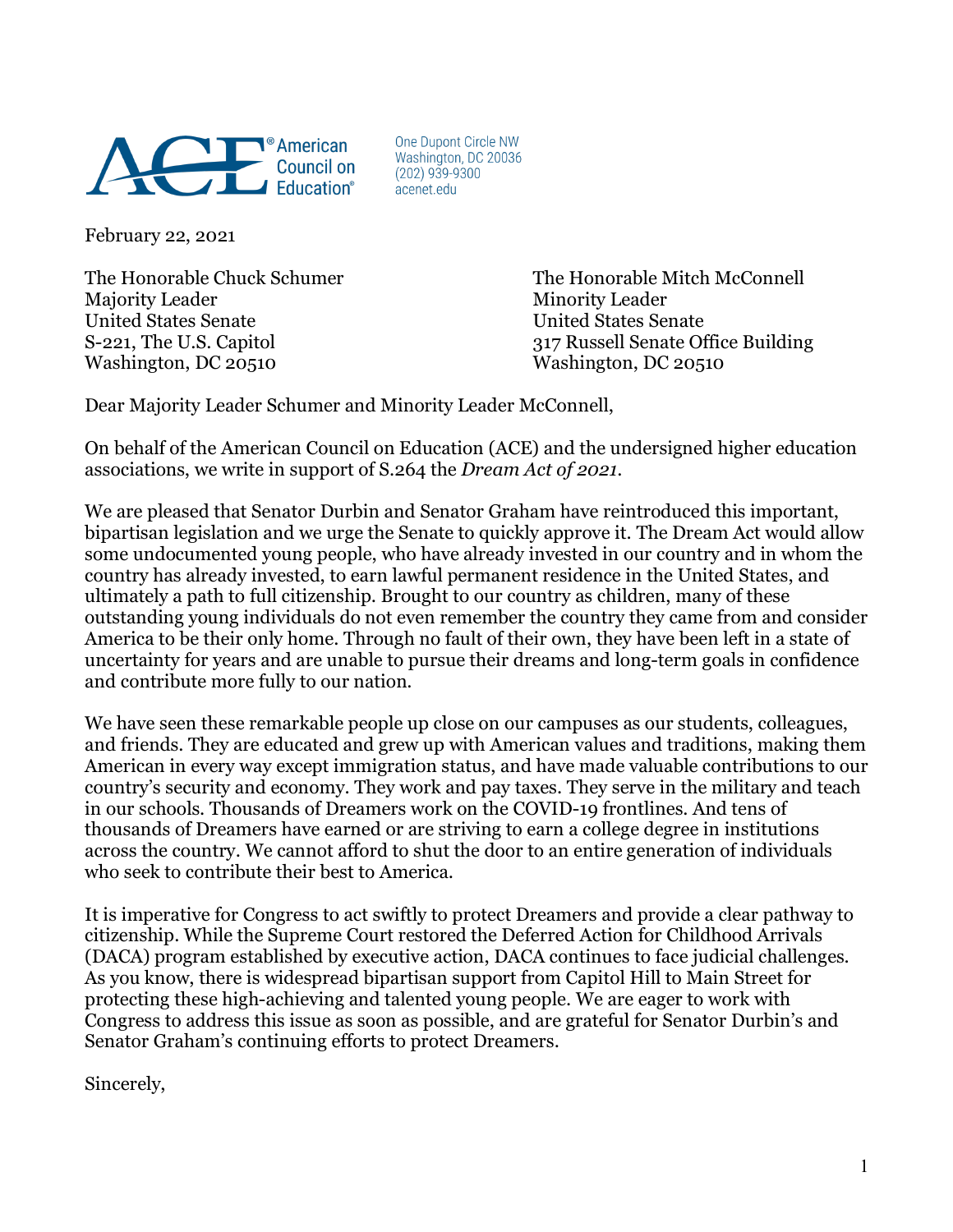Ted Mitchell, President

Cc: The Honorable Dick Durbin The Honorable Lindsey Graham

On behalf of:

Accrediting Commission for Community and Junior Colleges Achieving the Dream ACPA-College Student Educators International American Association of Colleges for Teacher Education American Association of Colleges of Nursing American Association of Collegiate Registrars and Admissions Officers American Association of Community Colleges American Association of State Colleges and Universities American Association of University Professors American College Health Association American Council on Education American Dental Education Association Association of American Colleges and Universities Association of American Universities Association of Catholic Colleges and Universities Association of Community College Trustees Association of Governing Boards of Universities and Colleges Association of Independent Colleges and Universities in Massachusetts Association of Independent Colleges and Universities in Pennsylvania Association of Jesuit Colleges and Universities Association of Public and Land-grant Universities Coalition of Urban and Metropolitan Universities College and University Professional Association for Human Resources Common App Connecticut Conference of Independent Colleges Consortium of Universities of the Washington Metropolitan Area Council for Advancement and Support of Education Council for Christian Colleges & Universities Council for Higher Education Accreditation Council for Opportunity in Education Council of Graduate Schools Council of Independent Colleges EDUCAUSE **ETS** Higher Education Consultants Association Higher Learning Commission Hispanic Association of Colleges and Universities